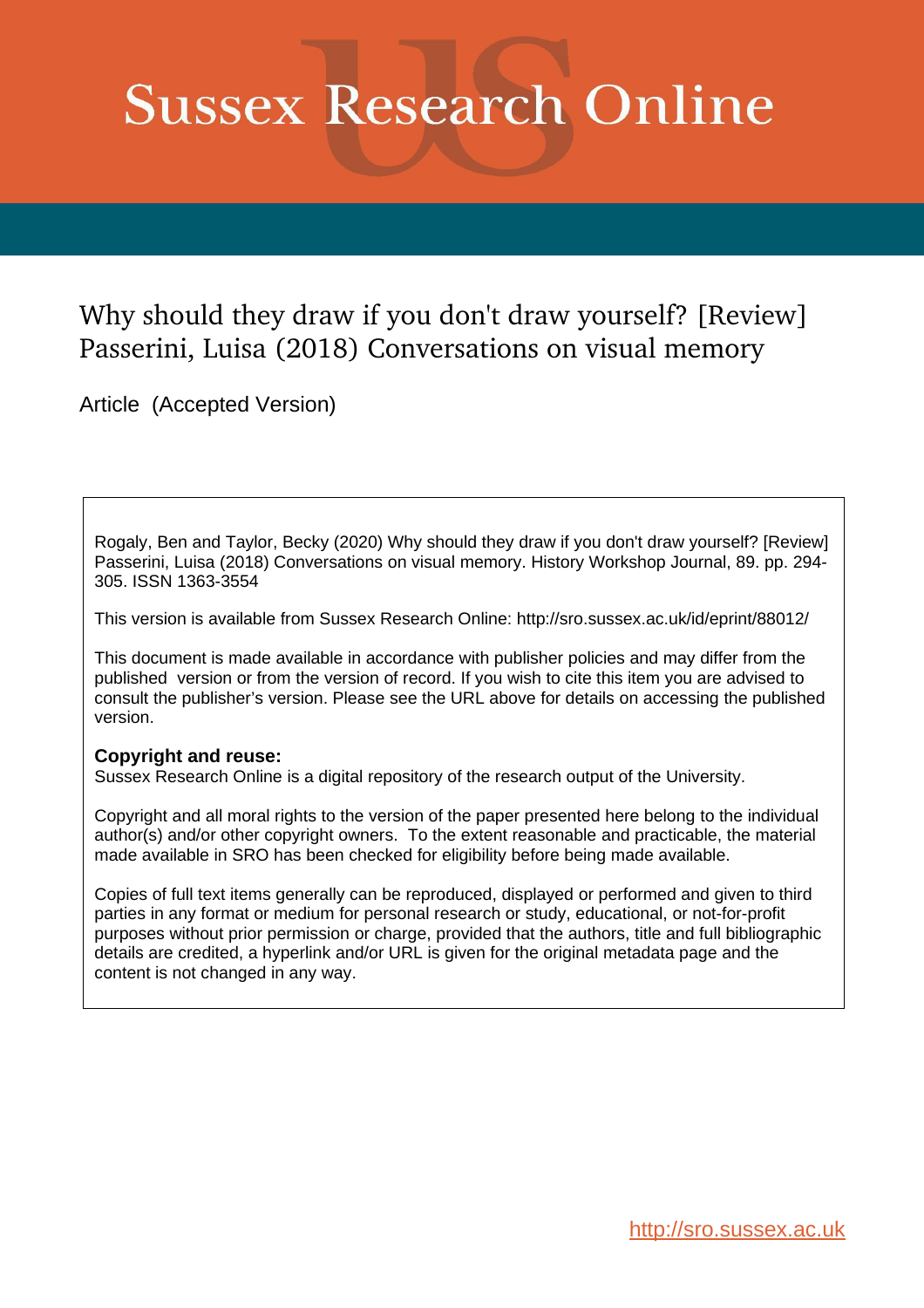'Why should they draw if you don't draw yourself?': Luisa Passerini, *Conversations on Visual Memory*, Review for *History Workshop Journal*.

## BEN ROGALY AND BECKY TAYLOR

We welcome the invitation to review a book which puts conversations at its heart. Conversations between the two of us about migration, race and class have stretched over time and place, and been interwoven into our thinking, our research and our writing, some of it collaborative. The conversations that form the substance of Passerini's book similarly stretch over long periods – some of them lasting several decades – and across continents. In reflecting on them in *Conversations on Visual Memory*, Passerini highlights her career-long interest in intersubjectivity and how knowledge comes to be made through relationships and interactions.<sup>1</sup> The eating, walking and talking that, often invisibly, sustain academic work are here explicitly tied to Passerini's intellectual journey, as she seeks to make sense of research material collected as part of a European Council funded project with the unfortunate acronym BABE: 'Bodies Across Borders: Oral and Visual Memory in Europe and Beyond'. There is a candour in exposing how the author herself came to frame things in different ways over time, something which effectively undermines the fetishizing of authorial projects and brings a distinctly plural voice. If nothing else this book is clear that the intellectual work of academics is often at its most productive, creative and generous when it forms part of a shared conversation. And, as *Conversations on Visual Memory*  shows, this process can fruitfully encompass not only academics from other disciplines, but artists and film-makers too. Passerini also threads a further set of conversations through the book, between Italian language teachers and adult students on their courses, with stories to tell about experiences of international migration and the unsatisfactory terms such as 'migrant' that are often used by other others to relate them. In this way she continues, and extends, a life-long concern with pushing at the boundaries of academic convention in a career which has encompassed anti-colonial, Leftist and feminist struggles and which saw her pioneering oral history as an academic methodology.

Passerini's decision to make these conversations, her own intellectual journey and her personal mappings of place central to the book stemmed from a disquiet which emerged as she grappled with the material that formed its original starting point. The project asked participants to produce visual representations of their mental migration maps – their journeys from their place of origin to Italy. Hyper-alert to the ethics surrounding field work, and mindful of the limits of oral history, Passerini became increasingly uncomfortable about the assumptions underpinning the project. She writes of one particularly telling episode involving a young woman who:

handed back the blank sheet of paper we had given her; she had signed it with her name, written clearly in the bottom right corner, but she did not want to draw her itinerary or anything else, and she did not want to comment. Silence seemed the right choice for me too … I no longer had the illusion of ''giving voice'' to the narrators who had shared their stories with me. [p.13]

<sup>1</sup> See also, Jeremy Popkin, *History, Historians and Autobiography*, Chicago: University of Chicago Press, 2005: 257-260.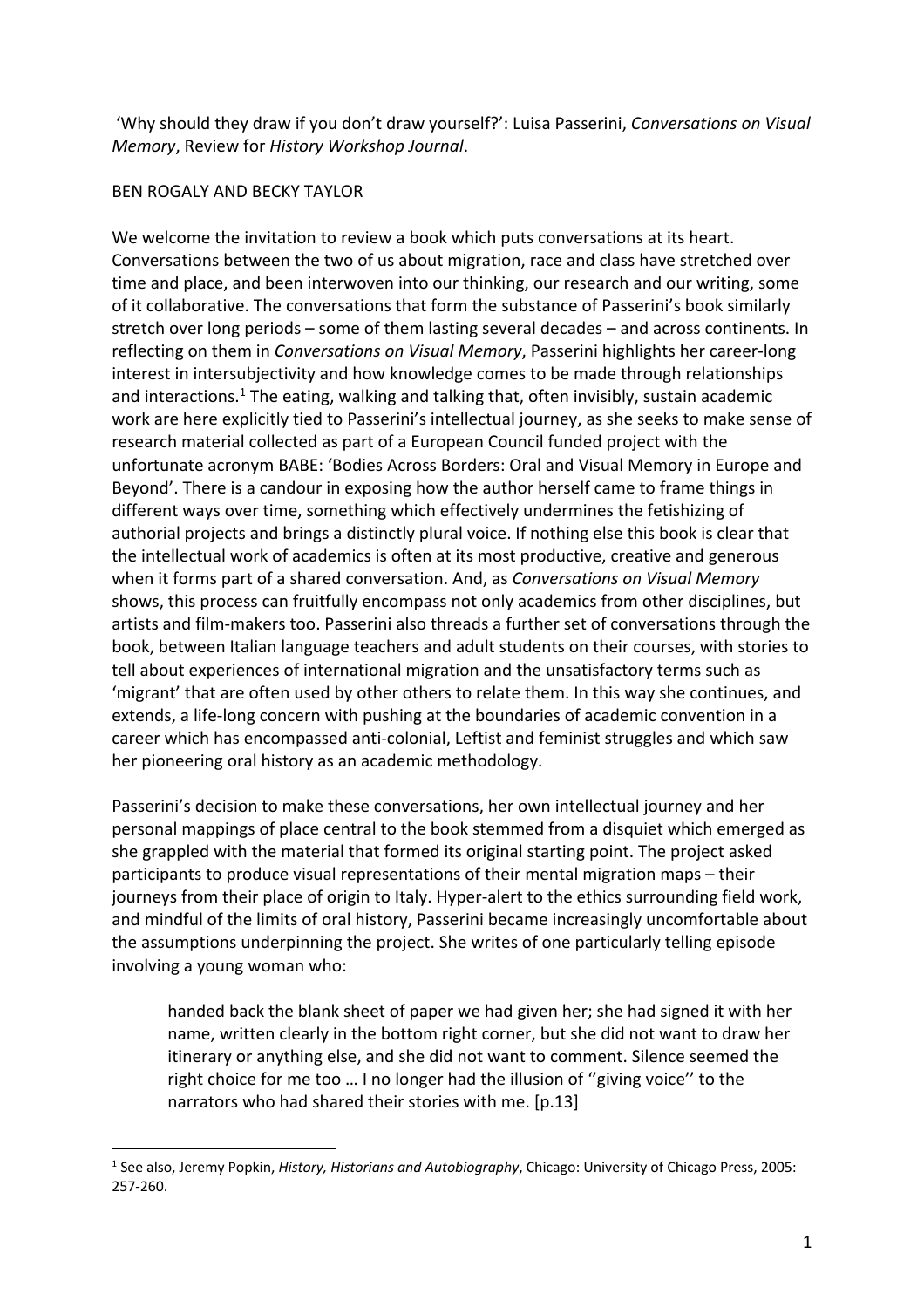It was the process of reflecting and talking with others outside the project that prompted Passerini's decision to shape the book as a 'story I could narrate myself' [p.13]. Here, spending time out of place – in New York rather than northern Italy – was crucial, giving her the 'courage to be myself among others, while also being another, and to join my voice to an ensemble of voices that would reflect my experiences in the course of the research' [p.13]. Thus in the Acknowledgements and the Preface the reader learns about the wider work of the project, the team of people paid to work on it, and the students and teachers whose encounters form a continuous spine for the book around and through which Passerini relates other temporalities of conversation and interaction. Sometimes, as in the final section of Chapter 3, the detailed recounting of Passerini's own conversations and encounters with long-standing friends tips into over-indulgence; but at its best it reveals how connections across disciplines and methodologies can inflect work with new dynamism and new perspectives. Bringing together - in words and images - her decades-long conversations with academic friends, on the one hand, with BABE project research participants' temporal and spatial evocations of migration journeys, on the other, is at times powerful and affecting.

Thus this book is unusual and not only because it is freely available on-line and illustrated in colour. Described early on as an 'experiment', it moves well beyond any focus on migration, becoming an act of textual weaving that brings attention to the visual, spatial and motor elements of the linguistic act. How do we move our hands when we speak with another person? What actions are required of hands that type out words or scribe them with a pen? How do these shift as a person ages? Through such questions, Passerini articulates an engagement with the human condition, with frailty and mortality.

Like her classic 1980s work *Fascism in Popular Memory*, this book is divided into parts, in this case defined by different kinds of interlocutors, academics in Part One and visual artists in Part Two. In the first of Part One's four chapters, Passerini opens up the book's concerns with mapping, and in particular with the mental maps that people carry in their heads. As these themselves change over time, so their (re)telling reveals shifting stories of individual lives. Here, via thinking through what distinguishes human mental maps from those of animals, she brings to the foreground the conceptual discussion of intersubjectivity through her quarter century-long friendship with the late psychologist Jerry Bruner. The reader learns how she found his use of intersubjectivity overly constraining, and how this prompted her to draw on her own oral history background, causing her to see intersubjectivity as 'the interactive process of constructing memory and historical knowledge' (p.22). Yet, part of the point of the chapter is not the conceptual disagreement itself, but the way in which her conversations with, and readings of, Bruner influenced and shaped her thinking:

[m]y conversations with Jerry and my desire to dialogue with the maps that I collected were deeply intertwined within me, each reinforcing the other in fostering my own vision and memory. The maps had prompted me to interrogate him, and it was my memory of the exchanges with my friend that enabled me to see the maps in new ways.' [p. 31]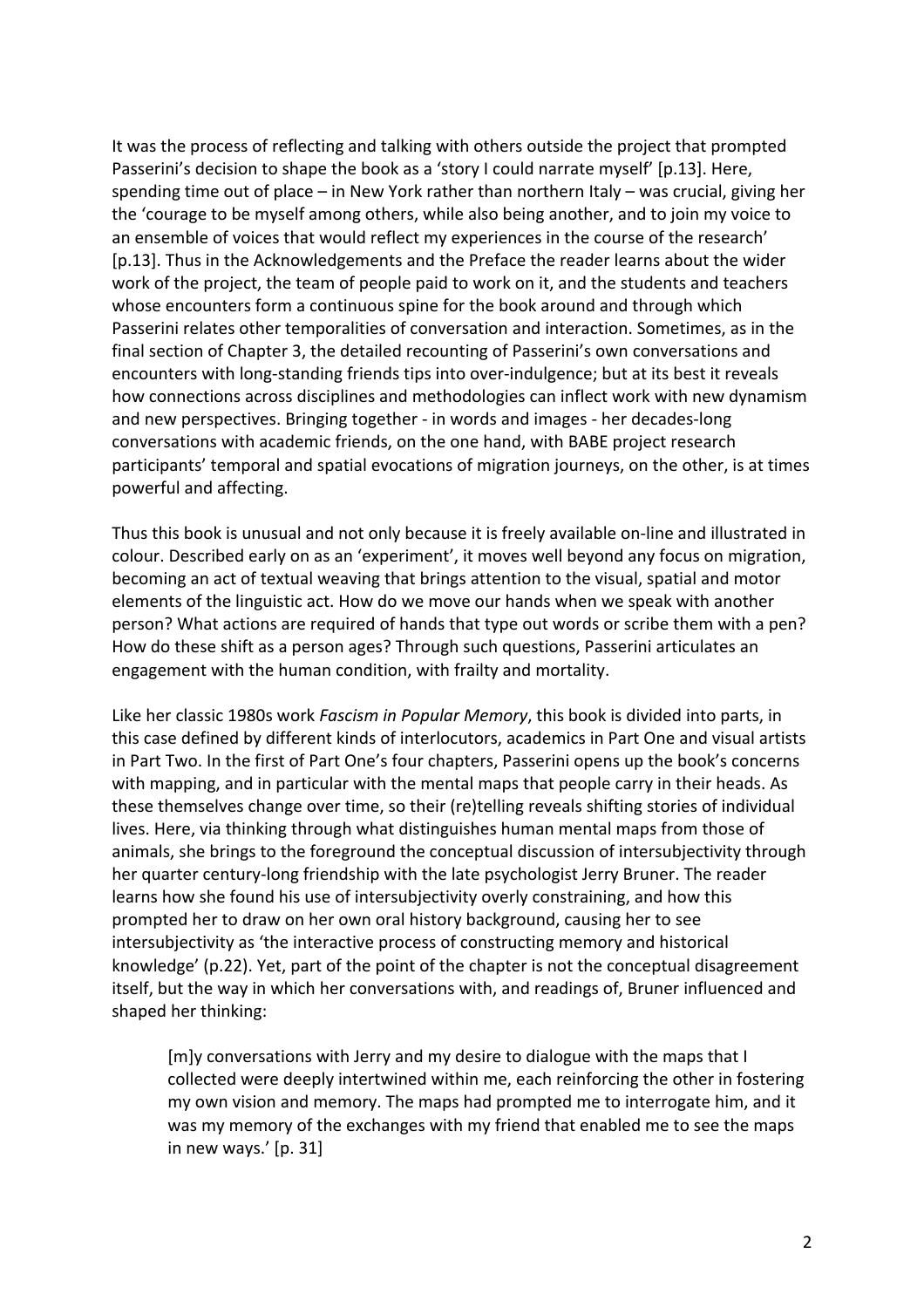The second chapter begins to weave BABE project conversations into the book, particularly those from the Turin part of the project, where the team conducted research over five years from 2013. Their focus was on people who migrated to Western Europe from countries in the Global South and the peripheries of Europe during the preceding twenty year period and who were now attending one of the city's language schools. Here students were asked 'if they would be willing to draw maps of their migration itineraries' [p. 34]. Like several other chapters, this one names as authors research participants whose maps, verbal presentations or recorded narratives are drawn on extensively in the chapter. Revealing the first of multiple ways in which the students repeatedly challenged the project's initial expectations, one participant and chapter co-author, Magdy Youssef, chose to draw a map of change over *time* rather than *space*. Youssef chose to take charge of the time period covered by his verbal narration, speaking in his presentation only about Egypt prior to his departure and Italy after his arrival. Although he intervened orally during class discussions he declined to be interviewed. Referring back in part to her discussion of Jerry Bruner in the previous chapter, Passerini reflects how Youssef's resistance made her and her research team 'become aware of the implicit forms of ethnocentrism that [they] conveyed.' [p. 39]. She acknowledges that she had expected Youssef to draw a map of his actual migration itinerary, and takes up Youssef's implicit challenge to think through how time might be inscribed in the map in different ways. In doing this she draws attention to how the meaning of Youssef's map changed during the project given the ever harsher policing of the EU frontier and the rising number of deaths of people attempting to cross the Mediterranean into Europe. Another chapter co-author/research participant, Blerina Cuni, similarly confounded the research team's expectations and drew on the importance of time, producing, instead of a map of her journey from her native Albania, a drawing of a wellknown archaeological site there. What connects Cuni and Youssef is the positive portrayal of their national heritage, which Passerini comments on - addressing an undefined 'we' in an instance of unremarked-on ethnocentricity – noting 'the value that these trips bring to Europe and to help establish a link with a heritage that can be ours too' [p. 43]. In the chapter's final passage, Passerini warns against a reductive reading of the maps, acknowledging that her interpretation of them, and of the accompanying silences, is one of many that were possible.

In Chapter 3 Passerini reflects on how more research participants 'maps' challenged the team's preconceptions, this time through using writing rather than images. Mihail Tirdea, who came to Italy from Moldova not only chose to write but explicitly refused to draw. Passerini's co-researcher Giada Giustetto is a significant presence, working as a language teacher for part of the project, interviewing many of the participants and – more conversations here - discussing the meanings of their drawings with Passerini. The two researchers reflect not only on the care and sometimes elegance some people put into the writing but also the colours used. And Passerini puzzles over her own expectations of visual images rather than writing, seeing this map writing as a reversal of their request. This prompts her to return to the self-critical mode to ask rhetorically whether 'the voluntary insertion of writing [was] a way of claiming a level of complicacy that our "anthropological" request had sought to downgrade'. Had the assumption that the participants would prefer to draw been based on 'infantilizing' assumptions because 'drawing is usually assigned to a phase of life labelled as childhood'? [p. 66] At the same time there is a confessional tone in parts of the text that implies Passerini and Giustetto's awareness of their white European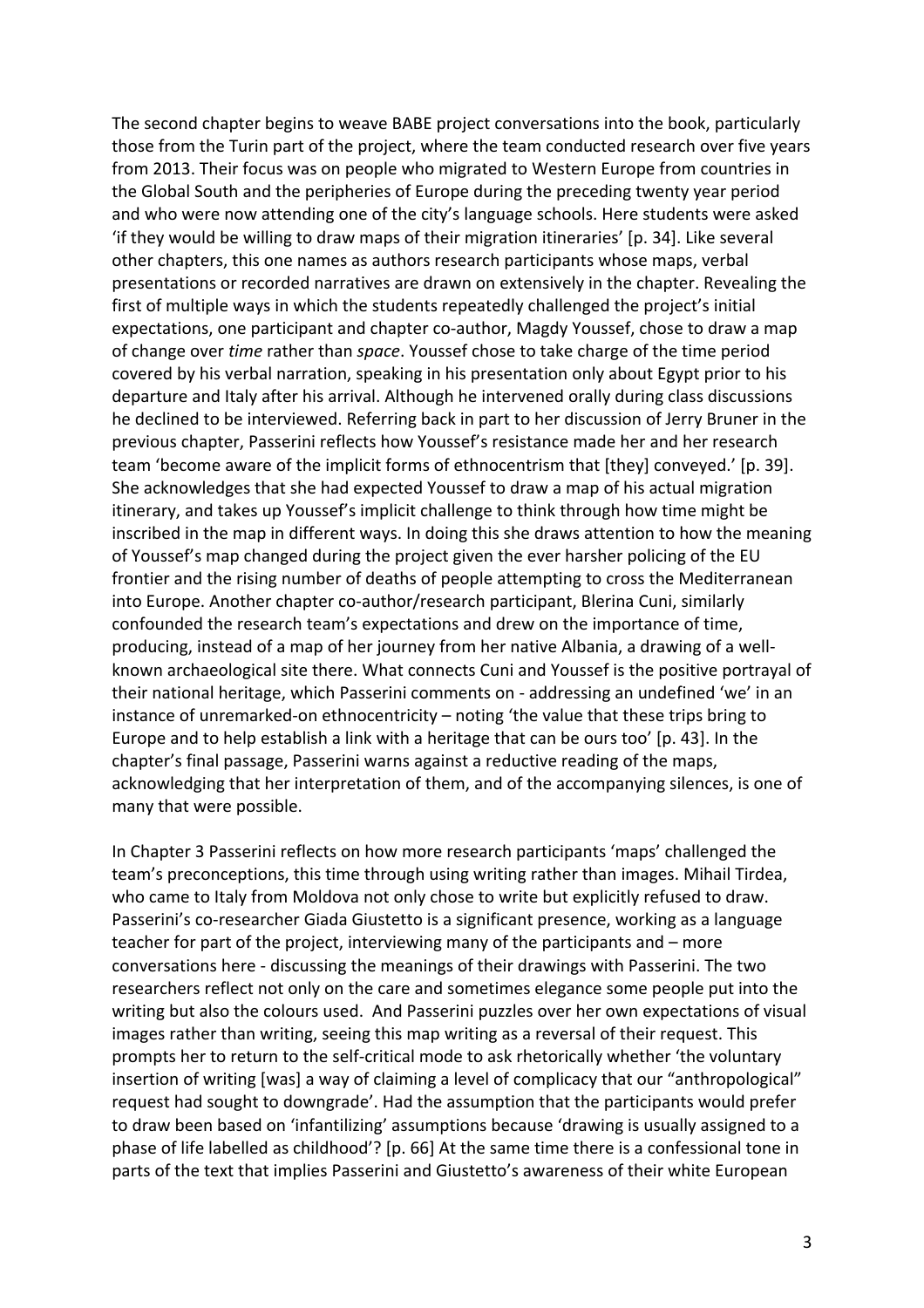positionality without making it explicit. 'To us…[with] our exoticising gaze… the Persian letters appear particularly decorative, elegant and beautiful' [p. 57]. In fact Passerini's selfcritique 'flawed by ethnocentrism and exoticism' [p. 58] is later applied to all the 'maps' that use writing rather than 'drawing'.

At this point she turns to the late 1970s and early 1980s when she was working on *Fascism in Popular Memory*. This was a time when historians largely dismissed *oral* history and Passerini's conversations with philosopher-anthropologist Gianni Carchia and with the anthropologist Jack Goody brought important 'interdisciplinary and transdisciplinary' insights into her own working methods. Passerini recalls how it was Carchia's argument that 'the anthropological interpretation of graphic tools as "primitive" was part of the violence inflicted on polyvalent forms of knowledge in archaic societies' [p. 71]*.* Thus the students' maps, she concludes, were more than acts of resistance or refusal, they rather '[expand] the very idea of a "map"'. Using writing, the migration maps discussed in this chapter all demonstrate how this too is a form of 'visual expression' and so implicitly draw on the 'common roots' of 'writing and graphic art' [p. 74]. But, Passerini also argues that 'the drawings were ultimately emphasizing the historicity of [the research participants'] experience, refusing to flatten it under the label of migration'. Moreover, they have the effect of turning the gaze onto the researchers, requiring them – through revealing both uneven and connected histories – 'to accept being placed… in the position of the other' [p. 75].

And yet, for all this discussion of the gaze also being placed on the researcher, and despite Passerini's close attention to the multiple complexities involved in the narration/ representation of migration stories, there are some surprising lacunae in her own selfpositioning. In an unselfconscious moment in Chapter 3 she mentions that in addition to debating conceptual matters of common interest, she, Jack Goody and Goody's wife Esther Newcomb discussed 'common expat friends' from times they had all spent in southern Africa, using a term that effectively distinguishes them, as white academics based at Global North institutions, from people conceived of as 'migrants'.<sup>2</sup> Similarly, she neglects to reflexively critique the mobility of the academics she discusses, who, like her, move from institution to institution around the world: it seems entirely unremarkable that they should meet and go for walks at Wissenschaftskolleg in Berlin where Newcomb had a fellowship in 1989-90, whereas some readers might reflect on how such privileged settings came to be taken for granted. At other times it is Eurocentricity which is not acknowledged, for example when it takes the form of discussing Europe as though it had a bounded culture that included '"the discourse of love, and hence in a sense its practice"' that could be attributed to 'the development of literacy' [p. 83].

The final section of Chapter 3 is bookended by Goody, his conversations with Passerini, and their effect on her thinking about the maps made by research participants Youssef Boukkouss and Tarik El Amiri. Boukkouss's map, with its combination of writing and drawing, provides an 'illustrat[ion] of graphism as a mode of communication' [p. 78]. Boukkouss uses the figure of the letter Y as the centre of his map, Y also being the first letter

<sup>&</sup>lt;sup>2</sup> Ben Rogaly and Becky Taylor, "They called them communists then... What d'you call 'em now... Insurgents?" Narratives of British military expatriates in the context of the new imperialism', *Journal of Ethnic and Migration Studies*, 36(8): 1335-1351.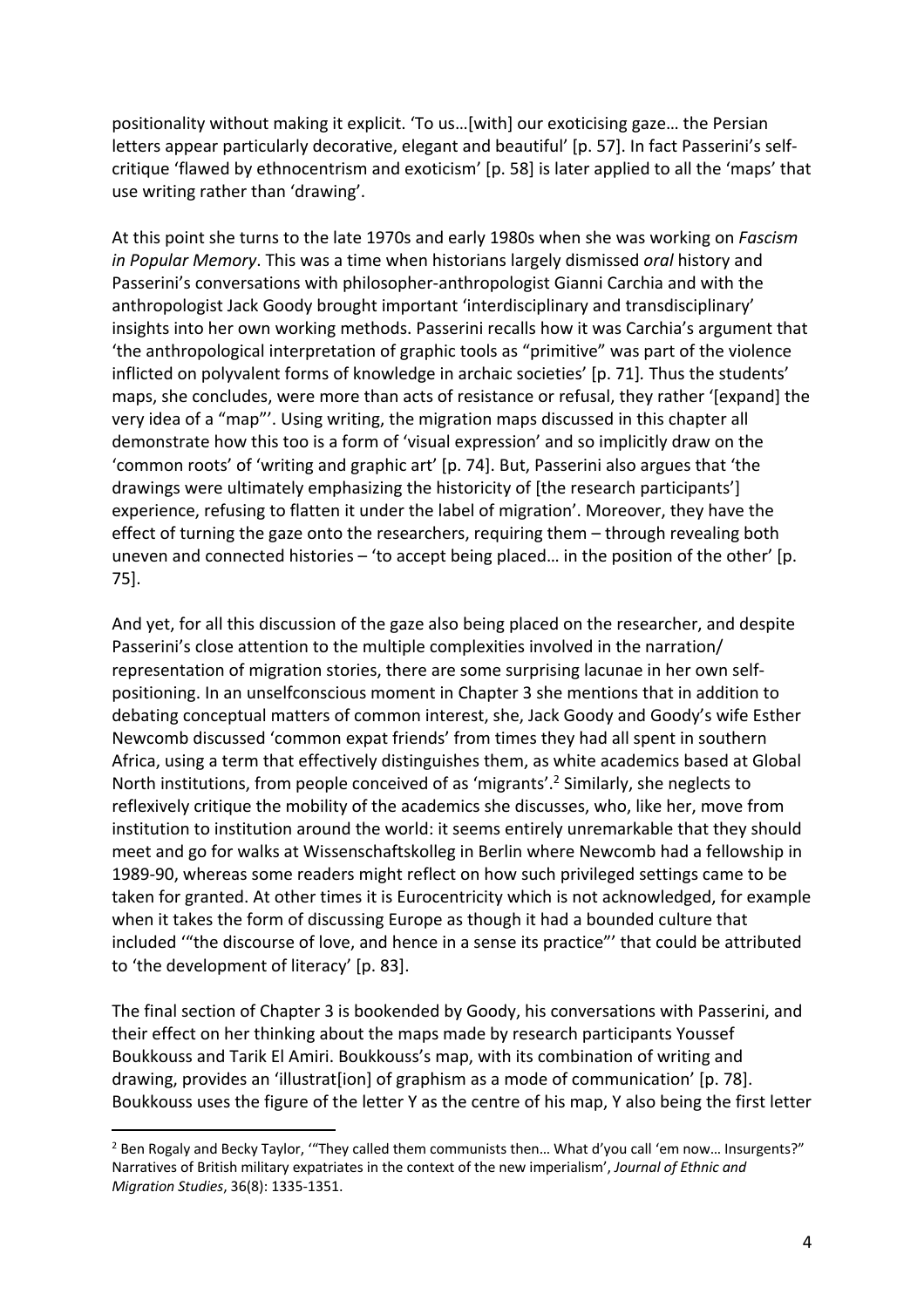of his name in English. Places along the 'Y' that he holds dearest in his heart are signified by the picture of a red heart – this applies to his birth place and the home of his natal family, Kourigba in Morrocco, and to Grenoble in France, his wife's residence. Critically important for us is the way that the map queers the commonly understood hierarchy of migration whereby it is an international move that necessarily has more significance in a person's life than moves within a country.<sup>3</sup> Boukkouss' life involves regular journeys between Turin and Grenoble to visit his wife and causes Passerini to reflect on a 'lack of a final arrival, at least at this stage of his life' [p. 81].

The final map Passerini discusses in this section is that of Tarik El Amiri. El Amiri produced two maps of his route from Morocco to Europe showing, through an accompanying photograph of his oral presentation, how 'hand, body, and voice were fused together in his messages' [p. 90]. The thick black lines on the map indicated the harshest times of his journey, and, when combined with oral and written narration, they made palpable the physical hardship of the experience of travelling by foot across Spain: 'I just threw myself on the ground, I wanted only to sleep. I believed I was going to die' [p. 92]. Passerini returns to her concern with the physicality of speech and gesture to observe that the 'bodily movements' El Amiri used in his presentation expressed 'affects, senses, bodies, landscapes and environments… that were literally expressions of body memory' [p. 93]. She concludes by referring back to what she learned from her conversations with Goody, that '[v]isual art' helps understand the links between 'the visuality of writing, the omnipresence of materiality, and the relevance of mobility' [p. 94].

The visuality of participants' written maps prepares the ground for the stronger emphasis on art in the second half of the book, which takes up the idea, as photographer Eva Leitolf put it in a 2015 interview with the author, of the importance of 'discourse between the different disciplines, how they could talk to each other' [p. 101]. Part Two thus shifts away from conversations between *academic* disciplines to those that Passerini has with artists, but even then the migration maps produced by participants in the BABE project remain a constant pole or axis around and in relation to which these other conversations occur. Passerini's conversations with artists are contemporary with the BABE research and thus take place in a narrower time frame than her decades-long interactions with some of the academics she writes about in Part One. Chapter Four opens with a discussion of Leitolf's portrayal of the traces of German colonialism in twenty-first century Namibia and the way in which her work contests any settled territorial definition of Europe. Some of Leitolf's photographs are reproduced in the book, and, through them, Passerini pulls no punches in condemning the violence and injustice of German, British and Belgian colonialism in Africa. It is unfortunate that she reproduces the term 'natives' without any caveats and refers to 'ethnic groups' [p. 102] as though these were simply a feature of African society, with the implication that white European people can side-step ethnicity. But her condemnation of colonial rule is unequivocal and, alongside it, she also uses Leitolf's work to discuss anticolonial cultural resistance in Namibia, for example through mocking 'parodies of the colonizers' customs and attitudes' [p. 106] and through carnivalesque. Passerini's discussion here also relates to Leitolf's changing representational modes, using images of people in

<sup>3</sup> Ben Rogaly and Becky Taylor, *Moving Histories of Class and Community: Identity, Place and Belonging in Contemporary England*, Basingstoke: Palgrave, 2009.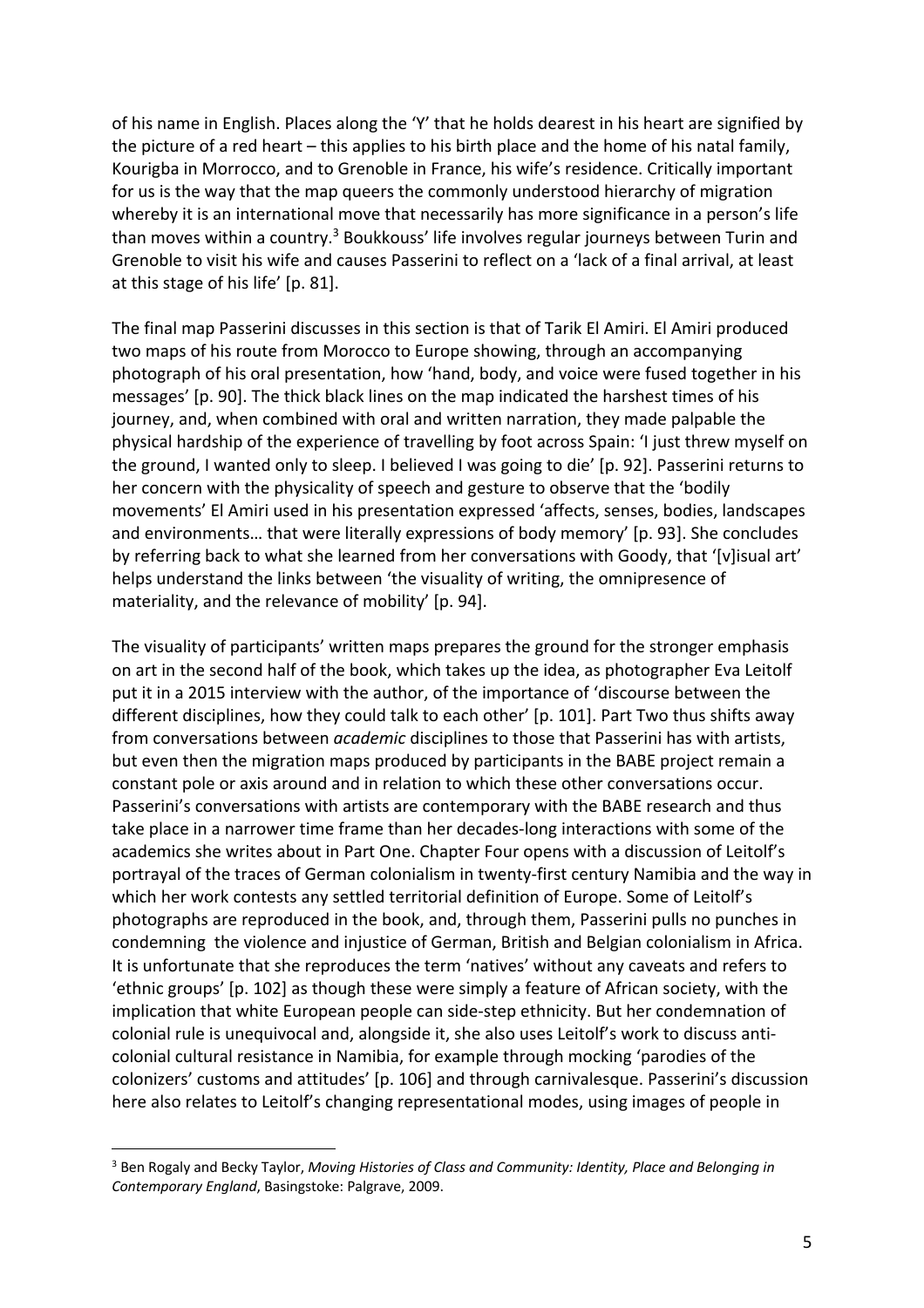Namibia in her earlier work and later producing landscapes that are absent of people 'avoid[ing] a visual "emotainment"' [p. 109].

As in Chapter 2, Passerini insightfully connects such absences in visual art and in some of the research participants' migration maps with her own analysis of silences in oral history. She juxtaposes an image of an empty dinghy at sea made by Mohamed - a BABE participant originally from Syria, who had crossed the Aegean Sea from Turkey to Greece returning to a continent that he had visited regularly as a tourist in earlier years - with *Zodiac Boat* by Ai Weiwei. Mohamed was one of forty-five people travelling in the dinghy, which they were made by a smuggler to inflate for themselves. Summarising Mohamed's narration of his own life story in an interview, Passerini shows how his verbal presentation contained much about resilience and self-preservation thus challenging the common tendency of many sympathetic media accounts of boat rescuees to depict them as passive victims. Elsewhere she notes how Leitolf aims to keep her art critical by 'maintaining freedom from exaggeration, and giving value to silence and secrecy' [p. 118]. This gives rise to the implicit question of what the balance should be between valuing privacy and silence and aiming to make public and give voice?

The chapter then moves to another artist: Victor López González. And explaining that he 'is an artist who bears the mark of migration', Passerini for the first time explicitly breaks down the categorical distinction she has so far maintained in the book between 'migrants' and 'artists'. That she feels this needs to be said is consonant with the general tenor of the book, where the term 'migrants' is implicitly used throughout to refer to people who are poor. However, González's work photographing women in their role as cross-border porters aims to transform the attitudes of viewers from seeing the women as victims to seeing the 'hope and struggle' in what they do and the possibility of 'a different potential life' [p. 122]. Because he produces images entirely without voice or text, the question remains as to how these women themselves would prefer to be portrayed.

The issues of representation, and, by implication, the unequal power dynamics which often underpin it, are threaded through the book. The work by artists that is reproduced and discussed in the book and the oral, visual and written narratives of the 'mobile people' – a collective term for participants in the BABE project – share, in Passerini's view, a capacity to challenge 'geographical stereotypes' [p. 132]. All are produced 'through acts of intersubjectivity' [p. 132], to return to that recurring theme of Passerini's scholarship. Chapter 4 continues with the work of BABE participant Ludmila Dmitriev, who travelled from Moldova to Italy overland, and her wish 'for a more mobile, open and inclusive Europe' [p. 135]. This apparently inclusive aspiration is then, rather curiously, adopted by Passerini, who writes that 'the role of images and of imagination in cultural history can be considered as constituting a step toward a more democratic history of and in Europe' [p. 135]. Why this strikes us as strange is the contradiction between the anti-colonial critique at the start of the chapter and the bounding of a Europe-specific project here. Yet, the European or non-European origins of 'mobile people' are elided in a more class-oriented – 'us' and 'them' – follow-up statement based on Passerini's experience of listening to a large number of participants. This directs the readers' attention away from the often-privileged mobility of Global North-based academics and professional artists: 'the memories of mobile people are already mixed *with ours* within multiple encounters in which new shared subjectivities are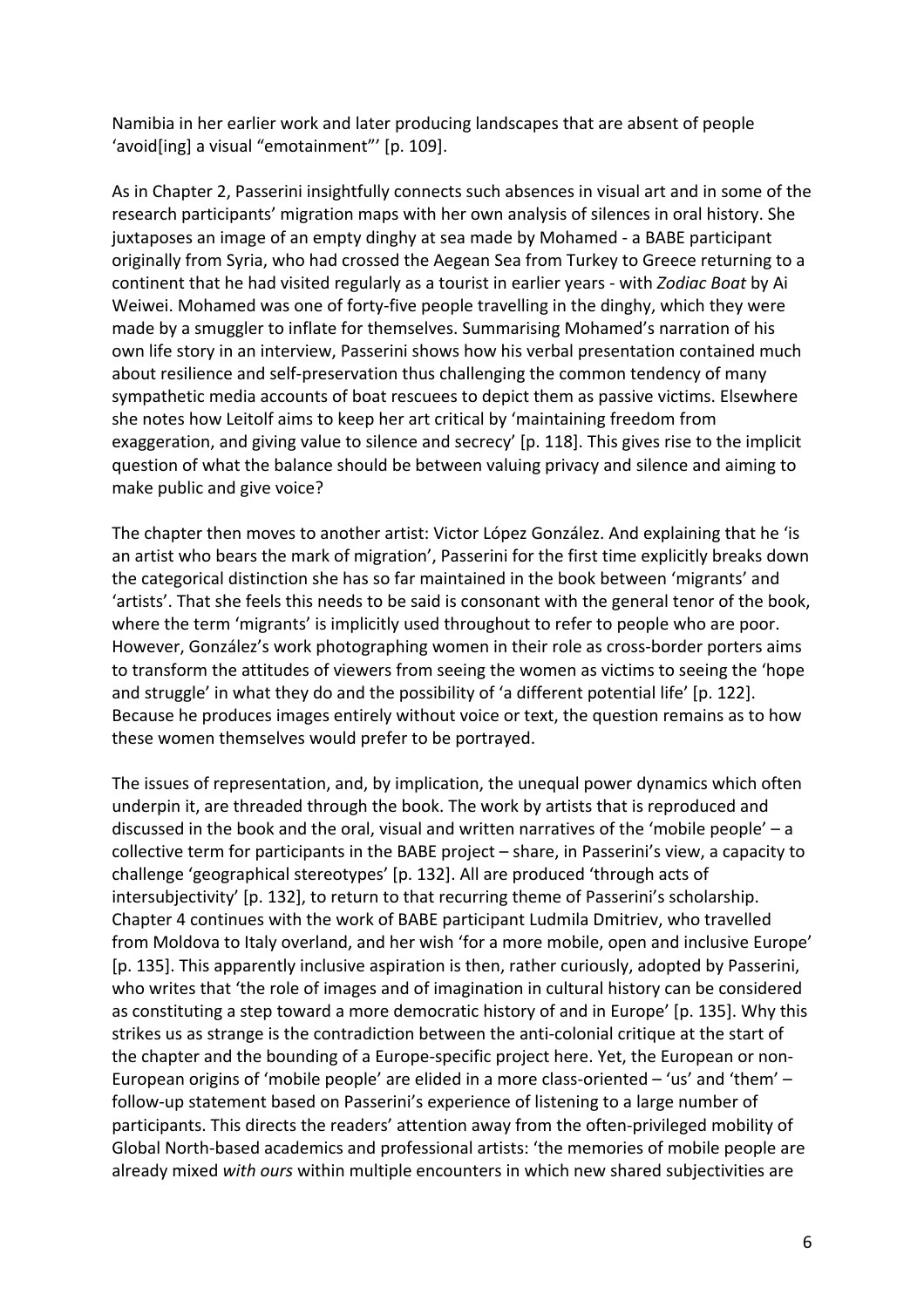being constructed'[p. 135, emphasis added]. Passerini ends the chapter with an urgent call for more research as a way to express critique and outrage at the enormity of humanitarian tragedy that continues to unfold on Europe's borders.

Chapter 5 enables Passerini to go deeper still into her conversations with artists, now seeing these as part of a collective encounter between art and cultural history. In particular she draws on Ursula Biemann and Angela Saunders' film *Europlex*, revealing how the genre of video might offer a 'global perspective on mobile bodies and a geopolitical view of borders' [p. 143]. Following from this we see Passerini taking an explicitly anti-colonial position denouncing 'the narrow and hierarchical nature of the traditional forms of European identity' and exposing 'crucial features of "Fortress Europe" in relation to migrations to and across the continent' [p142]. Passerini's engagement with Biemann is critical, and she tries to keep some distance through using the term 'reverberation' rather than 'resonance' to describe the connections between their substantive concerns.

The subject of Biemann's *Sahara Chronicle* is transit migration through the Sahara. The method is to use a 'chorus of figures' out of which emerge two case studies so that the collective story is interwoven with individual ones. A migration intermediary, Adawa, is interviewed and portrays himself as a resistance actor, 'at the margins of the law' [p. 162]. Whereas Biemann considers this individual story an exception, Passerini disagrees and sees it as part of the collective story. While Adawa's interview is set in a geopolitical context thanks to the systematic approach adopted by Biemann, the discussion of BABE participant Abdou Cissé's narrative is 'situated within an analysis of memory and subjectivity, understood as agency and performance in the process of mobility' [p. 163]. In a brilliant passage, Passerini shows that, located in an historical analysis of the colonial division of the Sahara by European powers in the nineteenth century, Biemann both uses a systemic approach to present the video as a 'critique of advanced capitalism' but also 'refut[es] the notion of total sovereign domination' [p. 164]. But Passerini is again more concerned with intersubjectivity, as we see when she and the BABE team showed some research participants parts of Biemann's film. One, Hanane Radouane, a woman who travelled to Italy from Morocco, was angry that it suggested people migrate from Africa to Europe out of 'poverty and hardship' [p. 165]. Pointing to the map she had made she told the audience '"Here is my smiling face. My trip too has been like that…"' [p. 166] Passerini comments that the 'autobiographical mode' often gives rise to 'contradictions between experienced difficulties and narrative optimism' [p. 167] and she counterposes Hanane's story with one from *Sahara Chronicle* to show the 'critical distance' between her own approach and Biemann's – one which, she argues, is narrow enough to enable 'critical dialogue along parallel lines' [p. 169].

Interestingly for us because of our earlier joint work, Biemann builds on some of the insights of mobilities studies, considering the relation between migration and other mobilities and between 'people who are not allowed to move' and 'communities situated beyond their confinement'.4 Biemann critiques the power of European border enforcement and at the same time shows the causal connections between different kinds of mobility, the

<sup>4</sup> Ben Rogaly, *Stories from a migrant city: living and working together in the shadow of Brexit*, Manchester: MUP, 2020.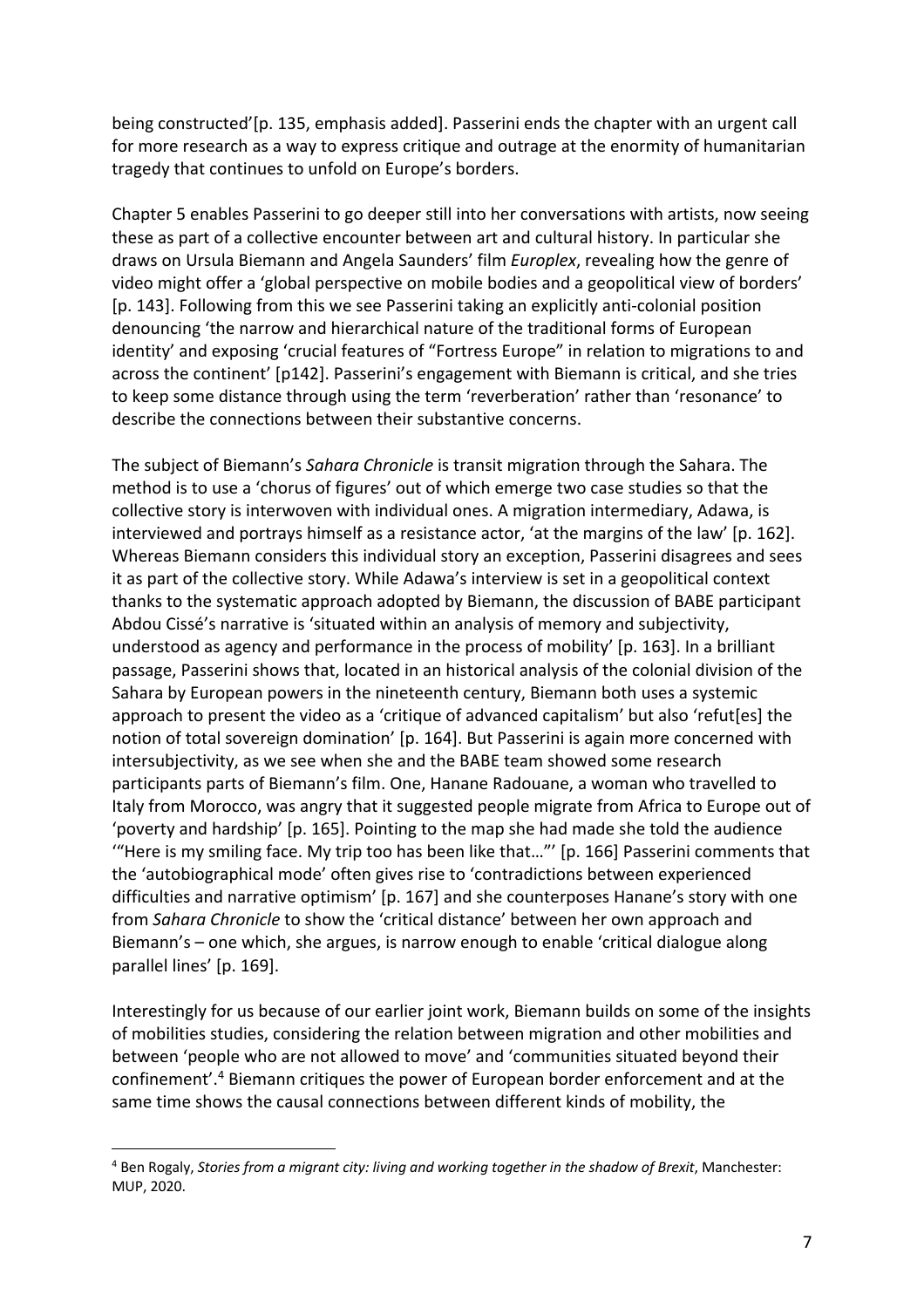'multiplicity of movements' [p. 153]. Passerini shows how one of the BABE participants Fabiola Sanmaniego illustrated such multiplicity through her migration map that told the story of her move to Italy leaving three children behind in Peru. The acknowledgement of complexity here is important, though, as we suggested above, Passerini is not consistent in seeing the mobilities of elite actors such as herself through the same critical lens: 'The point of departure can be either a situation of extreme danger or poverty or a sense of curiosity and a willingness to change. Moreover, the movement itself can be dramatically difficult and the arrival successful as well as tragic' [p. 151].

In relation to academic mobilities, Passerini pays more attention here to the movement and connections across disciplines and indeed issues a challenge both to 'traditional geography' and 'traditional historiography'. Beyond close consideration of the interplay between visual, oral and written sources, the disciplinary categories she sets out to revise here are underspecified: it is not clear what exactly the 'traditional' is that she is critiquing in each case. It would have been helpful perhaps for her to place herself more clearly in conversation with particular scholarship within the disciplines of geography and history. There is a more convincing discussion of how the kind of video essay created by artists such as Biemann - and also Irit Rogoff - offers a 'postcolonial revision of the anthropological mode of knowing… the dislocation of subjects implies the disruption of collective narratives in the field of vision, inviting to a new knowledge order' [p. 158].

Indeed, it is through her dialogue with Biemann that Passerini most successfully articulates the critical intent of the BABE project's conceptualisation of Europe. Now 'native' is used in inverted commas and counterposed with 'new' Europeans – the latter itself also in inverted commas - and she portrays the BABE project as 'challeng[ing] common representations of European history and identity' [p. 169]. Passerini candidly acknowledges that she has been 'stimulated' by Biemann's art, even though Biemann does not, unlike BABE, place Europe centre stage. Chapter 5 concludes with a statement of BABE's approach to democracy in Europe, and with Passerini expressing greater pessimism at the time of writing than she had at the start of the BABE project. The final sentence moves explicitly away from the implied white European native 'we'/ 'they' categories of earlier parts of the book: 'In their production of spaces, mobile people create new connections between many parts of the world, thus giving a vanishing Europe a new possibility of existence' [p. 171]. Yet for all the acknowledgement of the 'complex positionality of being a European by birth and location', this far in the book has yet to mention 'whiteness' nor has its analysis explicitly incorporated 'black Europeans'.

Chapter 6 uses Passerini's autobiographical material as a mirror to discuss the art of filmmaker Bouchra Khalili, weaving in the work of some BABE participants. Here we see Passerini's own involvement in the liberation movements of the 1960s – in Lusaka, Cairo and Dar es Salaam – set in conversation with Khalili's installation 'Foreign Office'. Importantly, the chapter starts with art that maps the offices of resistance organisations from various anti-colonial struggles that were within close proximity to each other in Algiers. And it is here in the discussion of the Black Panthers, and Passerini's own work on African liberation movements and her personal friendship with some anti-colonial leaders, that several of our questions over where colonialism would come into the book were finally answered.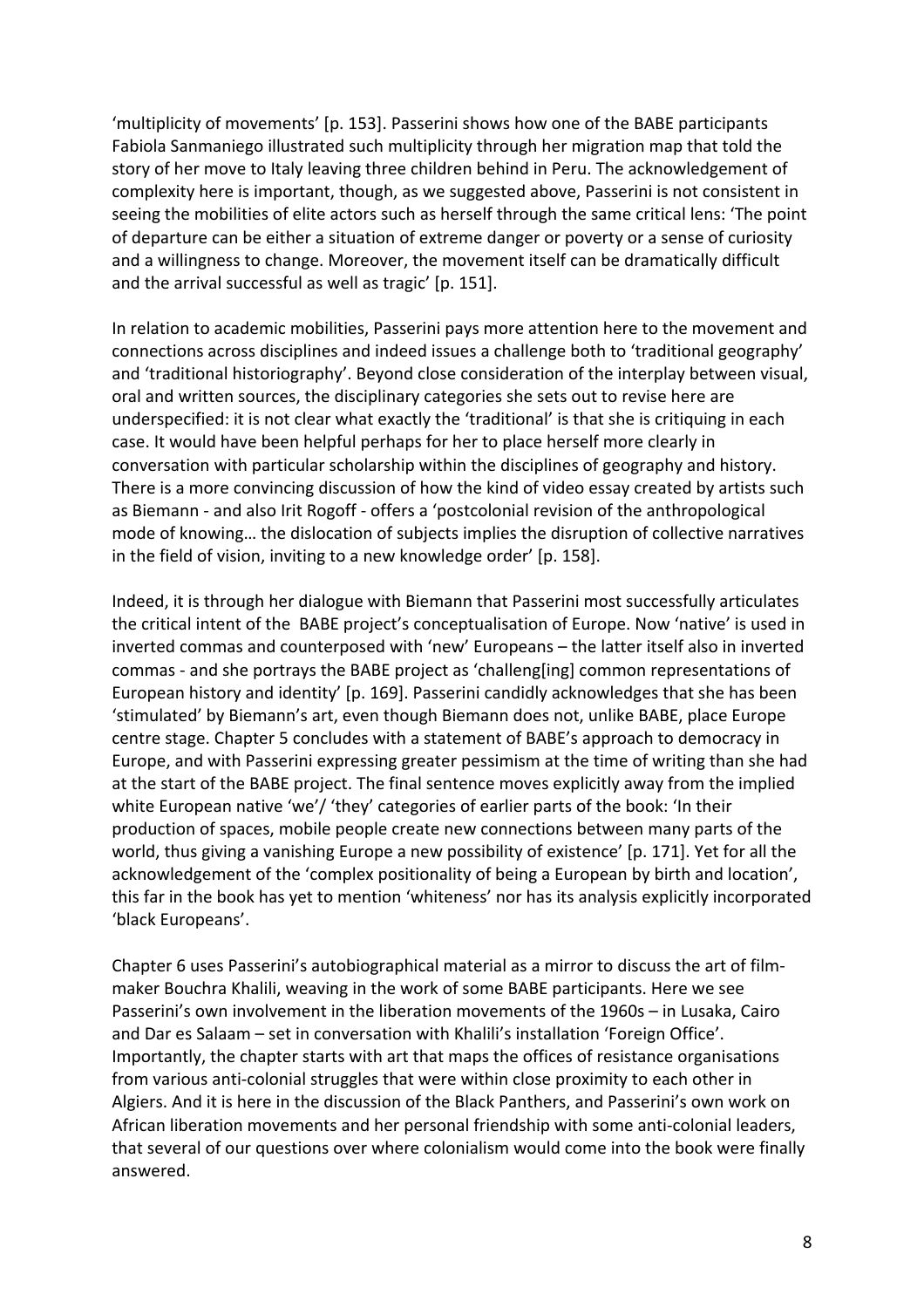Taking a critical approach, this chapter tackles two of the key themes of the book: migration and mapping. Firstly, the chapter argues for the need to expand and challenge understandings of 'mapping' and to move beyond seeing it as a 'description of an itinerary and its accidents' [p. 213]. In doing so, Passerini introduces the idea/metaphor of a 'constellation' to illuminate how mapping is about 'establishing connections that are being forged between people, places, objects, temporalities, and socio-political phenomena' [p.213]. This picks up on some of her previous work, which has aimed to consider how newcomers to Europe are active agents, not only in their own lives, but also in the remaking of Europe [p.214]. Following from this, the maps elicited from participants aimed at discovering 'new ways of imagining Europe, which can only be done in interaction with those who have arrived and are presently arriving' [p. 223]. Here we see the political project underpinning BABE, the insistence that Europe - and indeed every place – is constantly being remade by everyone living within its borders.<sup>5</sup>

Secondly, Passerini raises the point that people often resist being described as a 'migrant', and argues that the use of the term – with its focus on movement – misdirects our attention from the violence underpinning their structural disadvantages. In Passerini's reading, to be a migrant is to be deprived (by states and by others) of full citizenship, as much in the places they have left as in the places in which they now live. Hence behind work to make migrants visible – in culture as much as in law – is a demand for 'equal civic belonging' [p.202]. As Khalili puts it '"if you continue to define them as migrants, you will never be able to see them as equal citizens"' [p.224]. This then, is perhaps behind Passerini's continued sidestepping of acknowledging her own mobility and self-ascription as a 'migrant': despite her political activity and Leftist-politics, her Italianness and Europeanness have ensured that her enduring privilege expressed through mobility has acted in combination with, rather than opposition to, full citizenship. In this formulation to 'be' a migrant is not the same thing as to be mobile: what is needed, Passerini argues, is not a 'humanitarian position' but rather a 'political position' (p.224).

In this she chimes with Les Back and Shamser Sinha's findings in *Migrant City*, which demonstrates the impact of immigration control and surveillance on the everyday life of international migrants in London, from the experience of waiting for the Home Office to process applications for documented status to the limits immigration regulations place on people's ability to work, travel and even socialise.<sup>6</sup> While agreeing with the importance of acknowledging the legal and economic barriers placed on multiple categories of international migrant by European states, we argue additionally that there are disturbing political, as well as emotional costs, to insisting on a sharp distinction between, as Bridget Anderson has put it, 'us and them'.<sup>7</sup> Paying attention to the multifaceted oppressions faced, for example, by people categorised as undocumented migrants or as asylum seekers, should not distract us from also doing the work of breaking down the category of 'migrant' per se. As we have argued both together and separately elsewhere, this approach should not deny the structural violence of borders and citizenship, but rather add to it an awareness of the

<sup>5</sup> Doreen Massey, 'A global sense of place', *Marxism Today* (June 1991), 24–29. 6 Les Back and Shamser Sinha, with Charlynne Bryan, Vlad Baraku and Mardoche Yembi. *Migrant city*. London: Routledge, 2018

<sup>7</sup> Bridget Anderson, *Us and them?: The dangerous politics of immigration control*. Oxford: OUP, 2013.